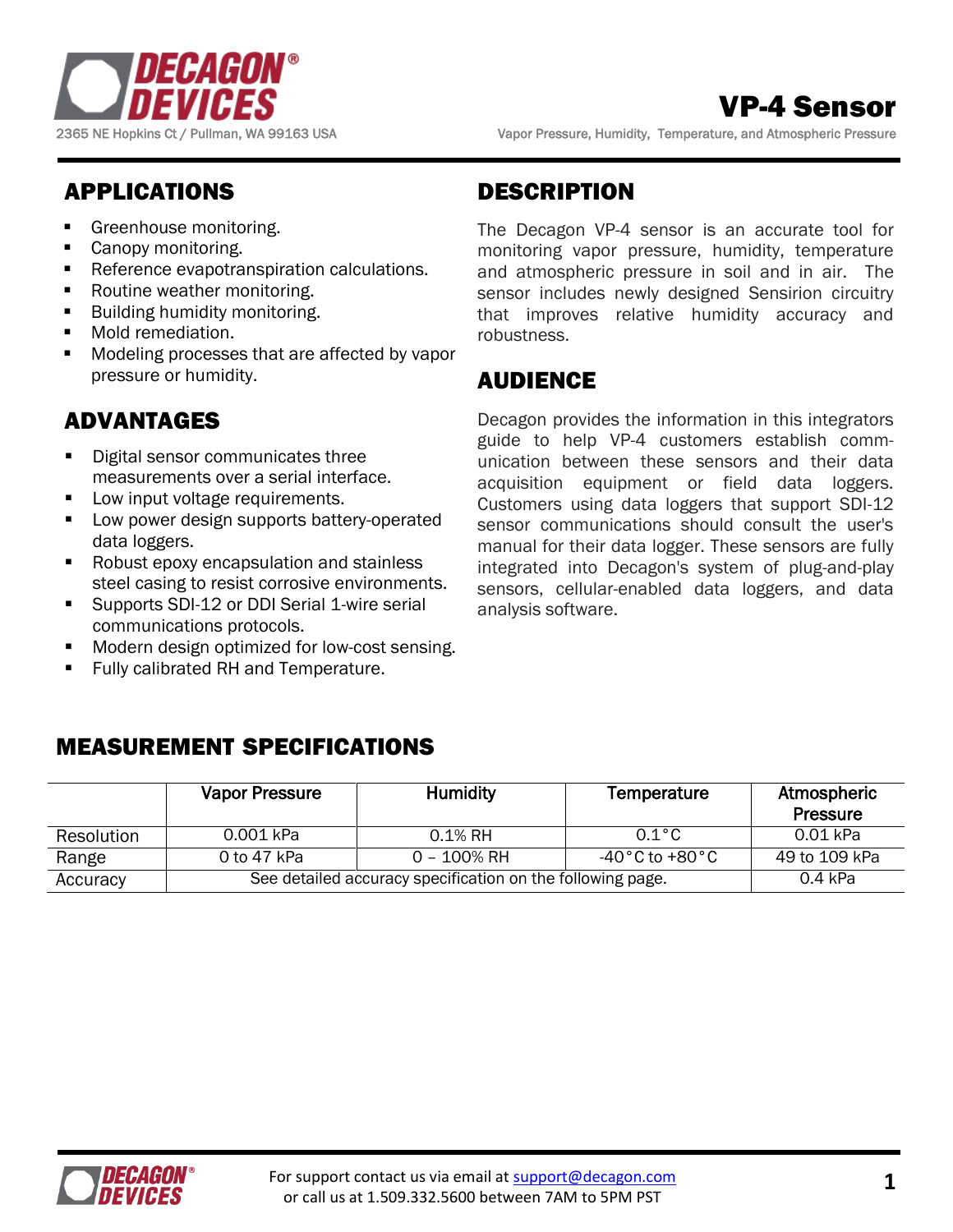# MEASUREMENT SPECIFICATIONS (CONTINUED)

Sensor measurement accuracy is variable across a range of humidity and temperature values. Refer to the tables and chart below to determine the accuracy specification for installation location for the VP-4 sensor:





*DECAGON® DEVICES*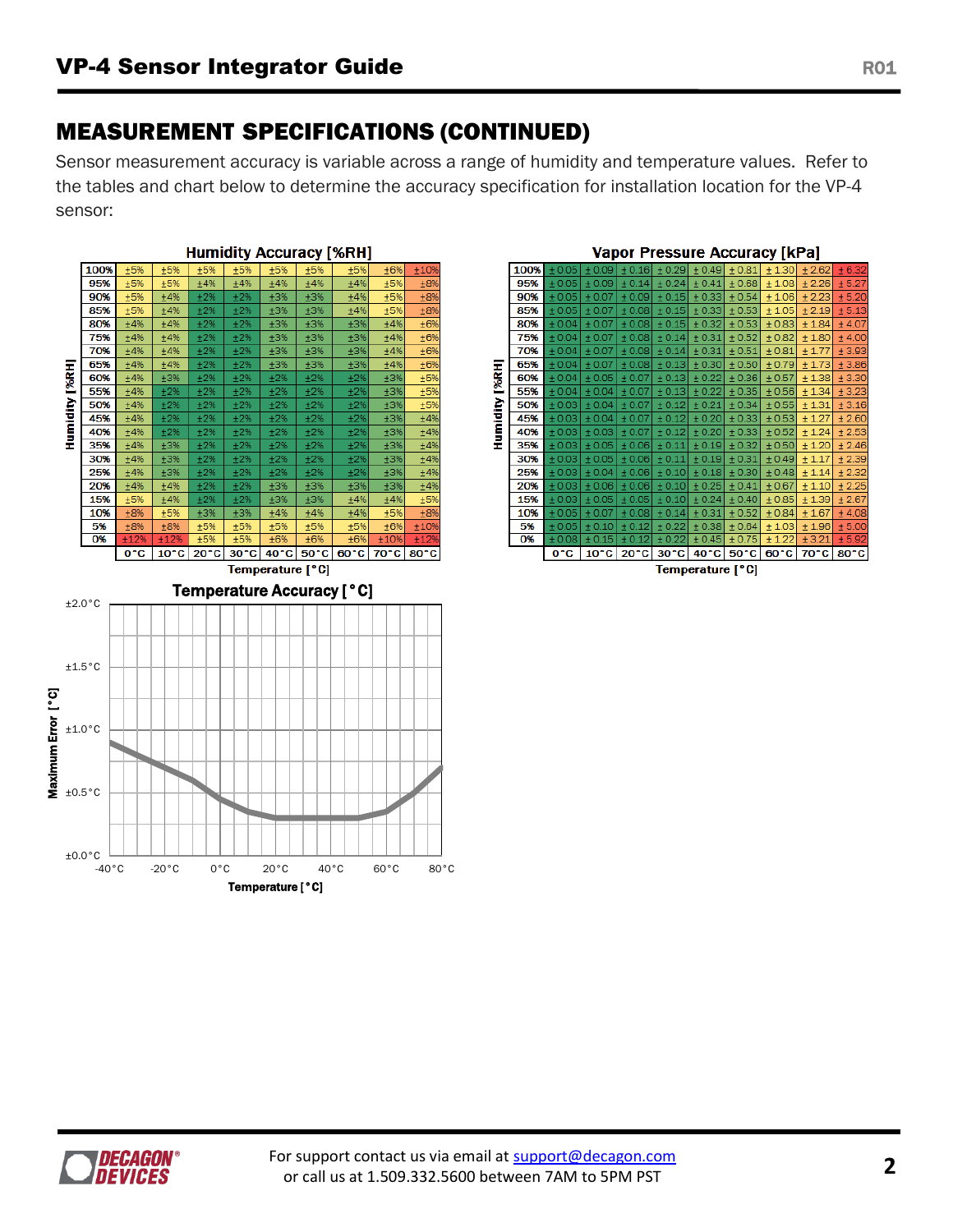## PHYSICAL CHARACTERISTICS

| <b>SENSOR IMAGE</b>  |                    |
|----------------------|--------------------|
| <b>SENSOR NAME</b>   | <b>VP-4 Sensor</b> |
| <b>DIMENSIONS</b>    | 5.4 X 2.0 cm       |
| <b>CABLE LENGTH*</b> | 5 meters           |

\* Custom cable lengths are available for an additional cost.

# ELECTRICAL AND TIMING CHARACTERISTICS

| <b>PARAMETER</b>                   | <b>MIN</b> | TYP  | <b>MAX</b> | <b>UNITS</b> |
|------------------------------------|------------|------|------------|--------------|
| Supply Voltage (VCC) to GND        | 3.6        |      | 15         | V            |
| Digital Input Voltage (logic high) | 2.8        | 3    | 3.9        | V            |
| Digital Input Voltage (logic low)  | $-0.3$     | 0    | 0.8        | V            |
| <b>Power Line Slew Rate</b>        |            |      |            | V/mS         |
| Current Drain (during measurement) | 4.50       | 4.75 | 5.00       | mA           |
| Current Drain (while asleep)       |            | 0.03 |            | mA           |
| <b>Operating Temperature Range</b> | $-40$      |      | 80         | $^{\circ}$ C |
| Power Up Time (DDI-Serial)         |            |      | 100        | mS           |
| Power Up Time (SDI-12)             | 100        | 1000 | 1100       | mS           |
| Measurement duration               |            | 550  | 600        | mS           |
| Cable Capacitance / meter          |            | 147  |            | pF           |
| Cable Resistance / meter           |            | 34   |            | $m\Omega$    |

# EQUIVALENT CIRCUIT DIAGRAM CONNECTION TYPES





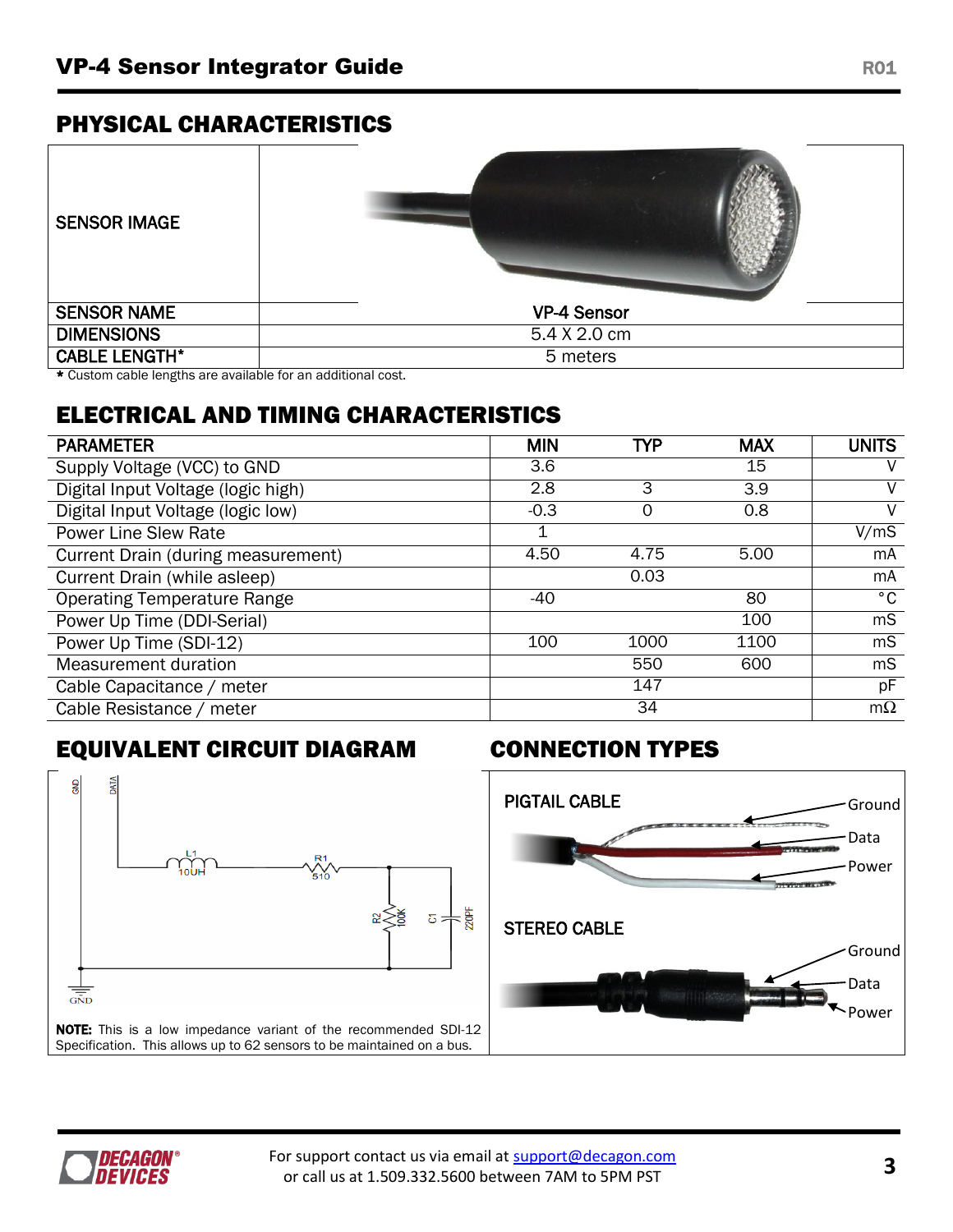# $\triangle$  SAFETY PRECAUTIONS

Our probes are built to the highest standards but misuse or improper protection or improper installation may break your sensor and possibly void the manufacturer's warranty. Before integrating your sensors into your sensor network, make sure you have followed the recommended installation instructions and have the proper protections in place to safeguard your sensor from damaging interference.

## LIGHTNING AND SURGE PROTECTION

Probes have built in circuitry that protects them against common surge conditions. Installations in lightning-prone areas, however, require special precautions, especially when probes are connected to a well-grounded third party logger.

*Visit our website and read the following application note for more information: [Lightning Surge Suppression And Standard Grounding Practices](http://www.decagon.com/assets/Uploads/14516-01-AN-Lightning-Surge-Suppression-And-Standard-Grounding.pdf)*

## POWER AND GROUNDING

Our sensor protection circuitry may be insufficient if your data logger is improperly powered or grounded. Refer to your data logger's installation instructions. Improper grounding may affect the sensor output as well as the sensor performance.

*For Decagon loggers, visit our website and read the following article for more information: [Lightning Surge Suppression And Standard Grounding Practices](http://www.decagon.com/assets/Uploads/14516-01-AN-Lightning-Surge-Suppression-And-Standard-Grounding.pdf)*

## CABLE PROBLEMS

Cable problems can lead to severed cables or disconnected sensors. Rodent damage, driving over sensor cables, tripping over the cable, not leaving enough cable slack during installation or poor sensor wiring connections are just some of many factors that can cause cabling issues.

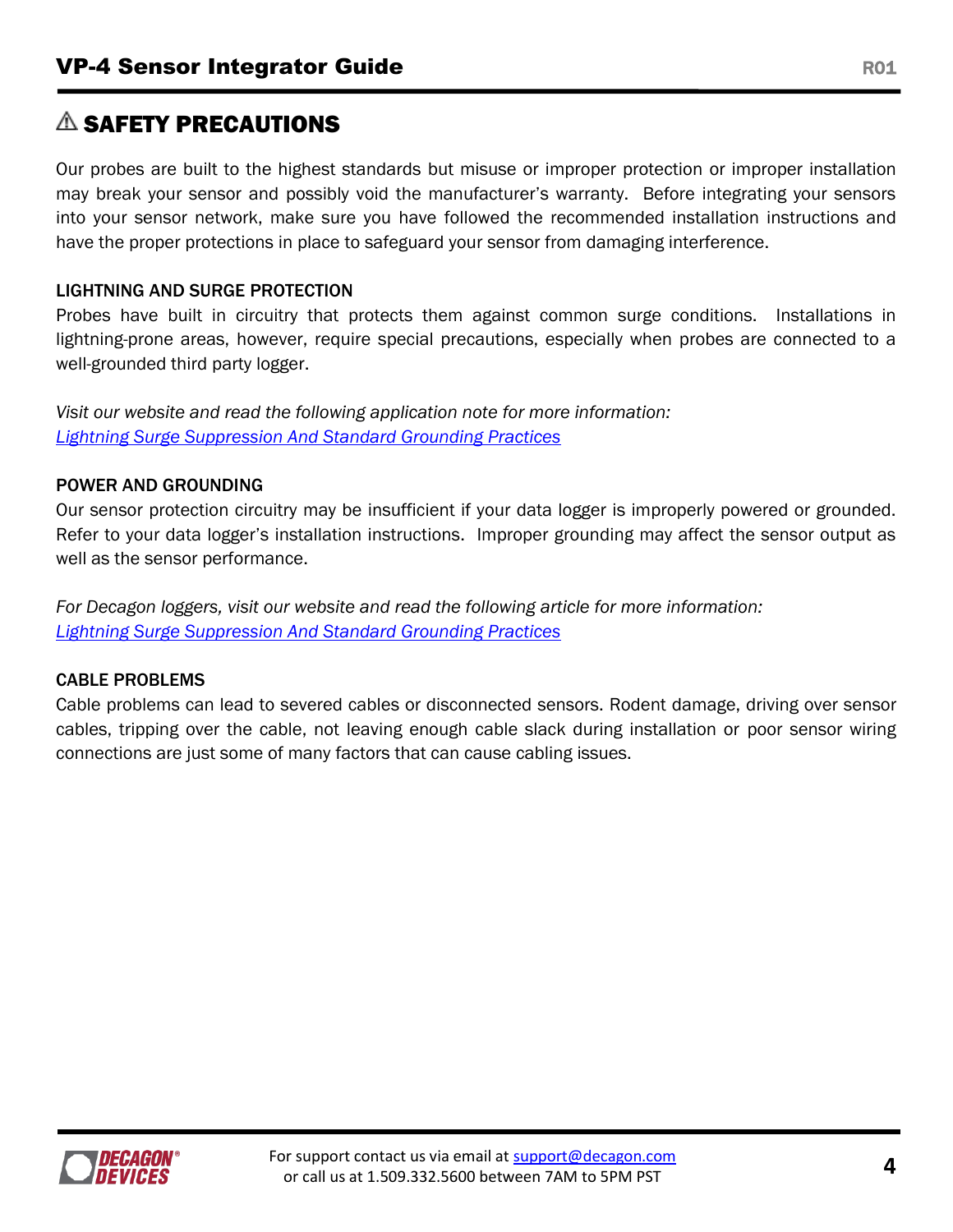# SENSOR COMMUNICATION TYPES

Decagon digital sensors feature a 1-wire serial interface for communicating sensor measurements. The sensor supports two different protocols: SDI-12 and DDI-Serial. Both interfaces are documented in this guide. Each protocol has advantages and implementation challenges. There are differences in voltage levels, logic levels, and signal timing for each protocol. Please contact Decagon with your specific requirements if the protocol choice for your application is not obvious.

## SDI-12 INTRODUCTION

SDI-12 is a standards-based protocol for interfacing sensors to data loggers and data acquisition equipment. Multiple sensors with unique addresses can share a common 3-wire bus (power, ground, and data). Two-way communication between the sensor and logger are possible by sharing the data line for transmit and receive as defined by the standard. Sensor measurements are triggered by protocol command.

## DDI-SERIAL INTRODUCTION

The DDI-Serial protocol is the method used by the Decagon family of data loggers for collecting data from the sensor. This protocol uses the data line configured to transmit data from the sensor to the receiver only (simplex). Typically the receive side is a microprocessor UART or a general-purpose IO pin using a "bitbang" method to receive data. Sensor measurements are triggered by applying power to the sensor.

## INTERFACING THE SENSOR TO A PC

The serial signals and protocols supported by the sensor require some type of interface hardware to be compatible with the serial port found on most personal computers (or USB-to-Serial adapters). There are several SDI-12 interface adapters available in the marketplace; however, Decagon has not tested any of these interfaces and cannot make a recommendation of which adapters work with Decagon sensors. Decagon's Em50 data logger and ProCheck hand-held both are able to operate as a computer-to-sensor interface for making on-demand sensor measurements.

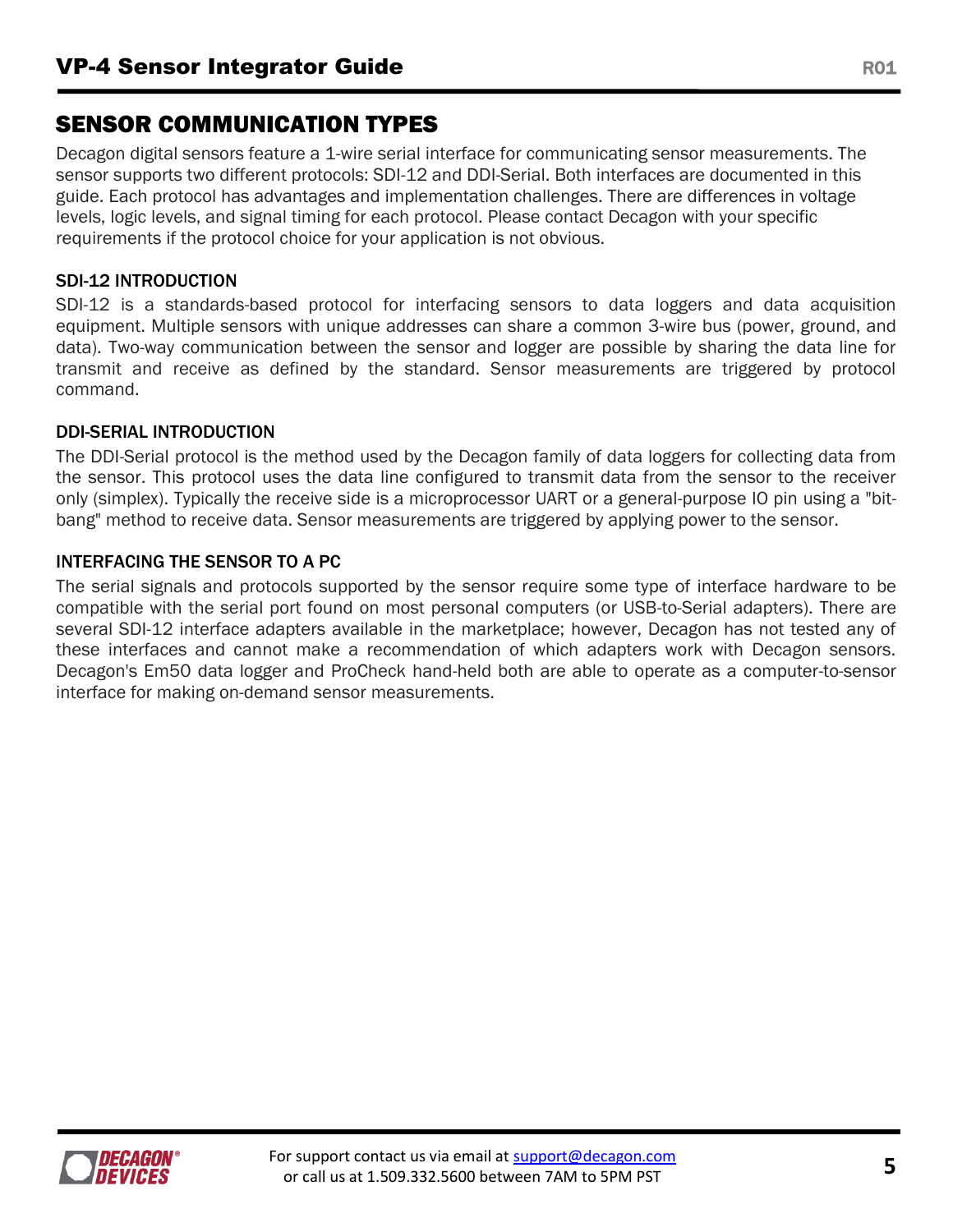# SDI-12 COMMUNICATION

SDI-12 is a common bus communication protocol that allows you to connect multiple sensors to a common data line. The SDI-12 protocol requires a unique alpha numeric sensor address for each sensor on the bus so that a data logger can send and receive readings to specific sensors.

*Visit [www.sdi-12.org](file:///C:/Users/ben/Desktop/www.sdi-12.org) to download the latest SDI-12 Specification or find out more information about the standard.*

## DECAGON'S SDI-12 IMPLEMENTATION

Decagon's sensors use a low impedance variant of the SDI-12 standard sensor circuit (see the *Equivalent Circuit Diagram*). This allows for up to 62 sensors to be connected onto the bus at one time instead of the 10 that is stated in the standard. Keep in mind that the more sensors you have on a bus, the more difficult it will be to isolate and remove the faulty sensor and restore communication to the remaining sensors on your SDI-12 bus.

Out of the factory, all Decagon sensors are set to SDI-12 address zero and transmit the DDI-Serial string during the power up time specified in the *Electrical and Timing Characteristics* section (See the start up sequence diagram in the DDI-Serial section for a detailed diagram). This can be interpreted by non-Decagon SDI-12 sensors as a pseudo-break condition followed by a random series of bits. To circumvent this issue, sensors with firmware version 3.50 and newer omit the DDI-Serial string when their SDI-12 address is non-zero. Simply changing the sensor addresses on the SDI-12 bus to non-zero values will prevent any race conditions on the data line during sensor power up.

After the power up time, our sensors are fully compatible with all the commands listed in the SDI-12 Specification v1.3 except for the continuous measurement commands (aR0 – aR9 and aRC0 – aRC9).

## SENSOR BUS CONSIDERATIONS

An SDI-12 bus isn't something you can set up and just walk away. Sensor buses require regular checking, sensor upkeep, and sensor trouble-shooting. If one sensor goes down, that may take down the whole bus even if the remaining sensors are functioning normally. Power cycling the SDI-12 bus when a sensor is failing is okay but we do not recommend scheduling power cycling events on an SDI-12 bus more than once or twice a day.

Many factors influence the effectiveness of your bus configuration and many questions should be answered: How often should data be checked? How is the data delivered to the end user? How do I isolate a faulty sensor?

*Visit our website and read our application note and view our virtual seminars on Best Practices for SDI-12 Sensor Networks.*

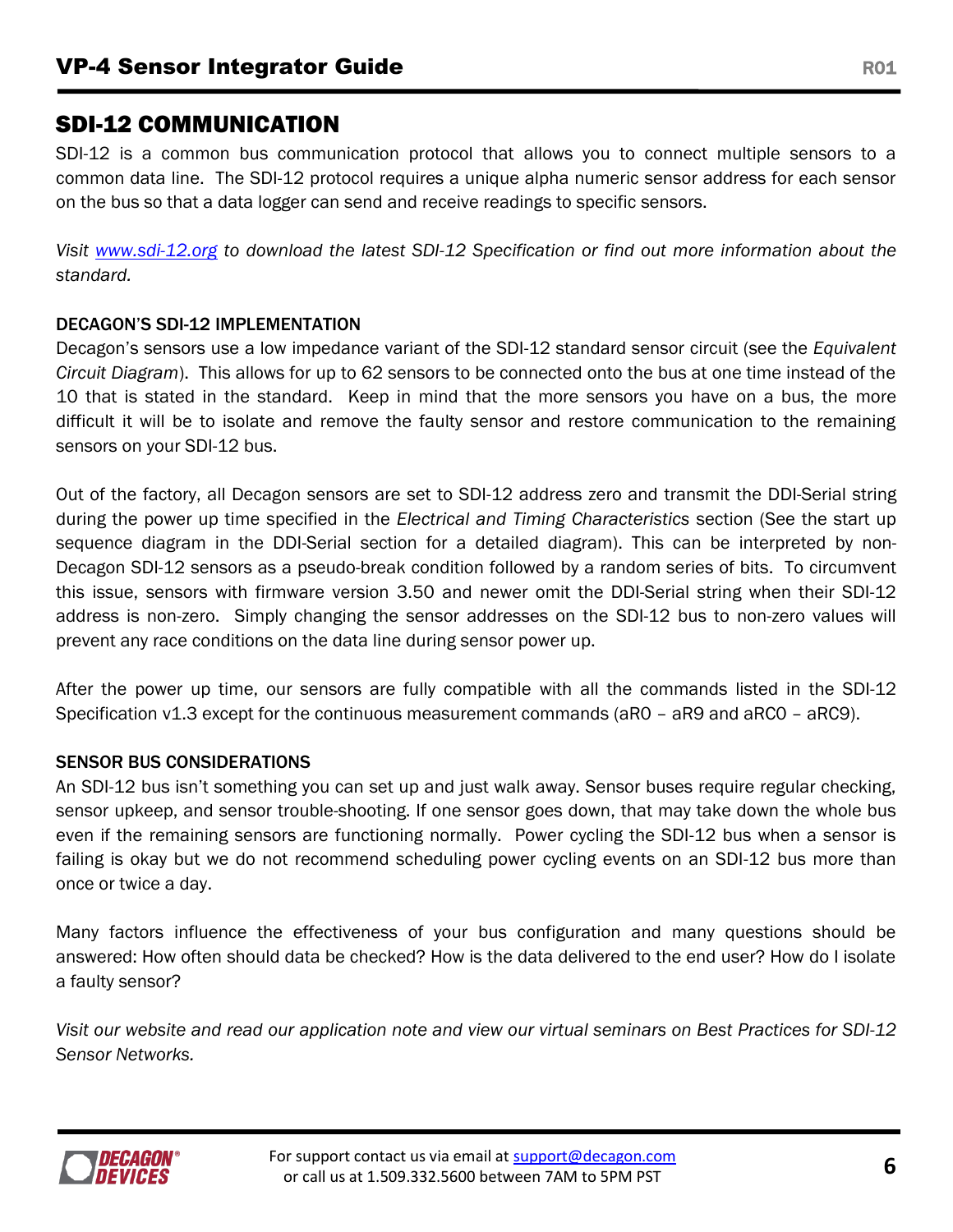### SDI-12 TIMING

SDI-12 communication sends characters at 1200 bits per second. Each character has 1 start bit, 7 data bits (LSB first), 1 even parity bit, and 1 stop bit (Active low or inverted logic levels):



Example SDI-12 transmission of the character '1' (0x31)

All SDI-12 commands and response must adhere to the following format on the data line. Both the command and response are preceded by an address and terminated by a carriage return line feed combination.



#### \*MAXIMUM TIME

| 380 mS | Most Commands                                            |
|--------|----------------------------------------------------------|
| 780 mS | For a D command after a concurrent measurement           |
| 810 mS | For a D command after a concurrent measurement, with CRC |

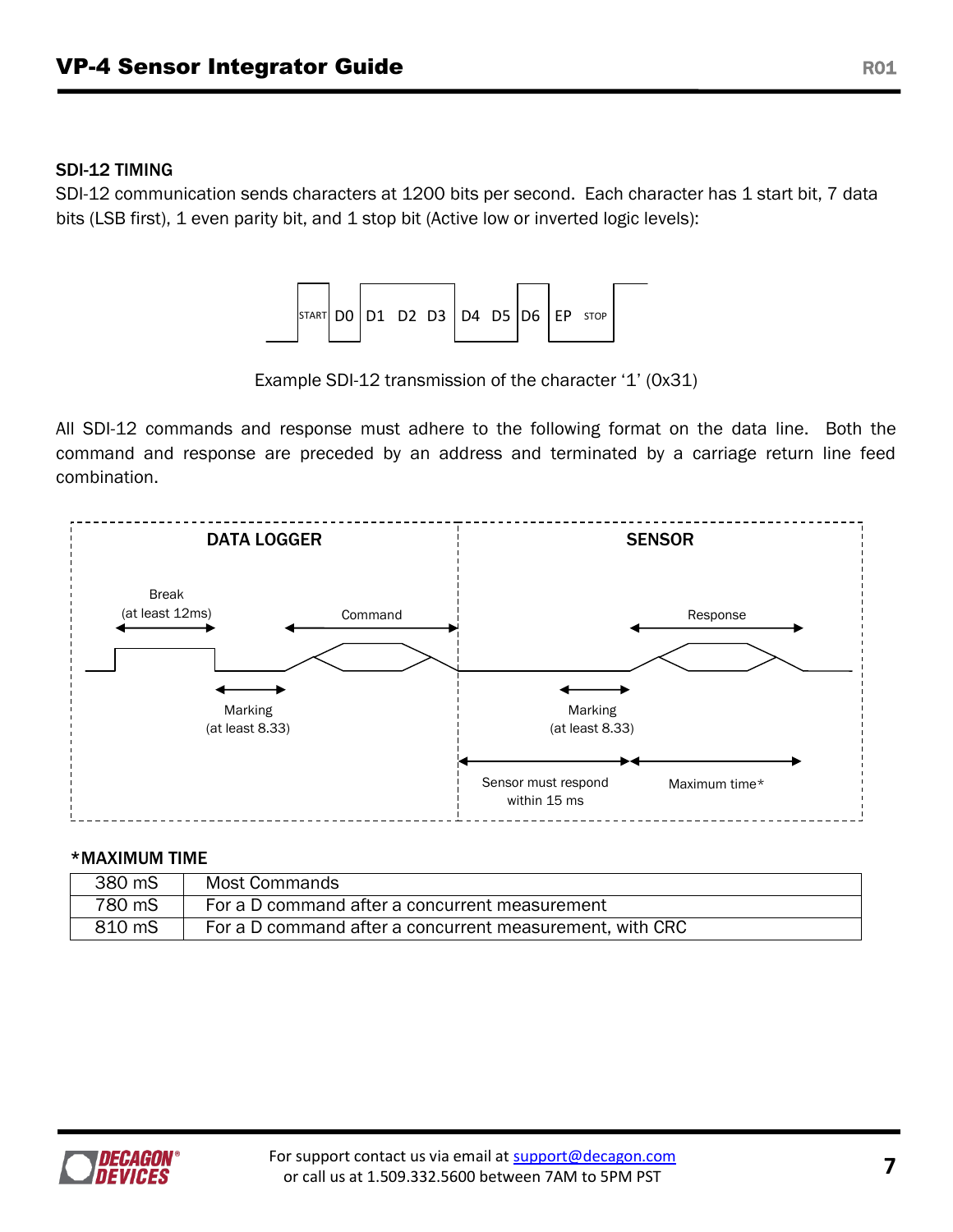#### COMMON SDI-12 COMMANDS

Below is a list of common SDI-12 commands that are often used in an SDI-12 system and the corresponding responses from our sensors:

#### INFO COMMAND (**aI!**)

The information command can be used to obtain a variety of detailed information about the sensor you are connected to. Here is an example output from one of our sensors (the logger command is in bold:

| <b>PARAMETER</b> | <b>FIXED LENGTH*</b> | <b>DESCRIPTION</b>                                                       |
|------------------|----------------------|--------------------------------------------------------------------------|
| 11!              | 3 Chars              | Request from the data logger asking for information from sensor          |
|                  |                      | address 1.                                                               |
|                  | 1 Char               | Sensor Address. Pre-pended on all responses, this allows you to know     |
|                  |                      | which sensor on your bus is returning the following information.         |
| 13               | 2 Chars              | Indicates that the target sensor supports SDI-12 Specification v1.3 (2   |
|                  |                      | characters)                                                              |
| <b>DECAGON</b>   | 8 Chars              | The Vendor Identification String. The parameter is the same for all      |
|                  |                      | our Decagon sensors.                                                     |
| $VP-4$           | 6 Chars              | The Sensor Model String. This string is specific to the sensor type. For |
|                  |                      | VP-4 Sensors, the string is "VP-4"                                       |
| 385              | 3 Chars              | The Sensor Version. This number is divided by 100 to give our sensor     |
|                  |                      | version. In this case the Decagon sensor version is 3.85                 |
| 631801000        | Up to 13 Chars       | The Sensor Serial Number. This is a variable length field. For older     |
|                  |                      | sensors this may be omitted. Newer sensors may contain serial            |
|                  |                      | number information here.                                                 |

#### **1I!**113DECAGON VP-4 385631801000

\* In the event that the fixed length is longer than the parameter, the trailing characters will be populated with space characters.

#### MEASUREMENT COMMAND† (**aM!**)

The measurement command can be used to begin a sensor measurement. Here is an example output from one of our sensors (the logger command is in bold):

#### **1M!**10014

| <b>PARAMETER</b> | <b>FIXED LENGTH</b> | <b>DESCRIPTION</b>                                                      |
|------------------|---------------------|-------------------------------------------------------------------------|
| 1M!              | 3 Chars             | Request from the data logger asking the sensor with address 1 to        |
|                  |                     | begin a measurement                                                     |
|                  | 1 Char              | Sensor Address. Pre-pended on all responses, this allows you to know    |
|                  |                     | which sensor on your bus is returning the following information.        |
| 0 <sub>0</sub> 1 | 3 Chars             | The measurement data will be available after this specified time in     |
|                  |                     | seconds. If a sensor finishes early, it will initiate a service request |
|                  |                     | (SDI-12 address and a return character line feed).                      |
|                  | 1 Char              | Number of values that will be returned.                                 |

<sup>†</sup> The measurement and corresponding data command are intended to be used back to back. If you would like to start a measurement on more than one sensor at a time, you must use the concurrent command. See the SDI-12 Specifications v1.3 document for more information.

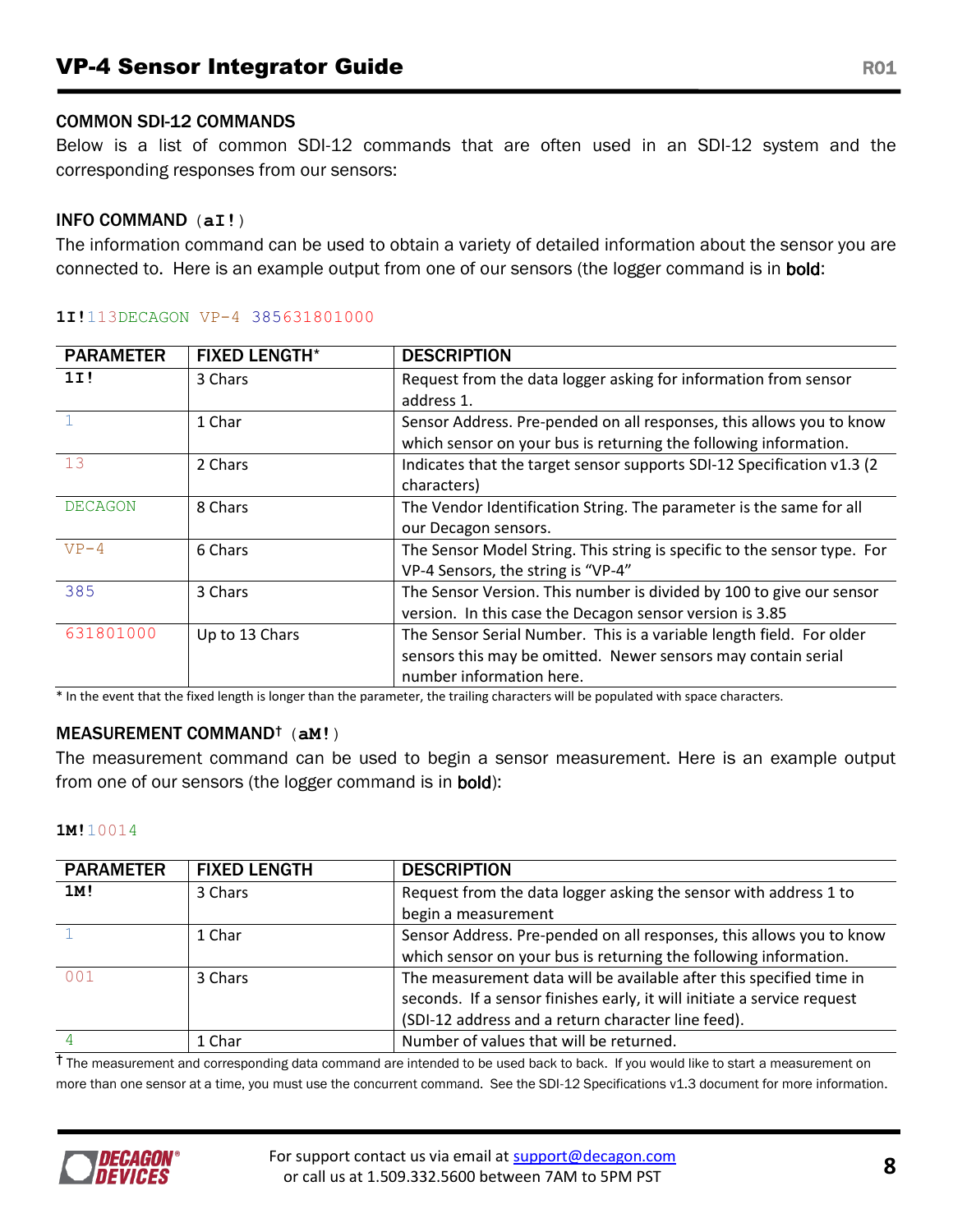#### DATA COMMAND† (**aD0!**)

The data command is used to retrieve the measurement response from the sensor. Each value is delimited by the sign of the value that can be either positive or negative. An error value of -9999 is used in place of the measurement value if it is reading incorrectly. Here is an example output from one of our sensors (the logger command is in **bold**):

#### **1D0!**1+1.170+21.5+0.456+92.23

| <b>PARAMETER</b> | <b>FIXED LENGTH</b> | <b>DESCRIPTION</b>                                                   |
|------------------|---------------------|----------------------------------------------------------------------|
| 1D0!             | 4 Chars             | Request from the data logger asking the sensor with address 1 to     |
|                  |                     | return the response from a measurement. (A measurement               |
|                  |                     | command must be sent prior to sending the data command).             |
|                  | 1 Char              | Sensor Address. Pre-pended on all responses, this allows you to know |
|                  |                     | which sensor on your bus is returning the following information.     |
| $+1.170$         | Variable            | Vapor pressure in kPa.                                               |
| $+21.5$          | Variable            | Temperature measurement in °C                                        |
| $+0.456$         | 5 Chars             | Relative humidity measurement in RH.                                 |
| $+92.23$         | Variable            | Atmospheric Pressure in kPa                                          |

<sup>†</sup> The measurement and corresponding data command are intended to be used back to back. If you would like to start a measurement on more than one sensor at a time, you must use the concurrent command. See the SDI-12 Specifications document for more information.

#### CHANGE ADDRESS COMMAND (**aAb!**)

The change address command is used to change a sensor's address to a new address. All other commands support the wild card character as the target sensor address except for this command. All of Decagon's sensors have a default address of 0 (zero) out of the factory. In order to use more than one of our sensors on a bus system, you must change the addresses so that they are all unique. Supported addresses are alpha numeric (i.e.  $a - z$ ,  $A - Z$ , and  $O - 9$ ). Changing address while connected to a bus is not recommended. Here is an example output from one of our sensors (the logger command is in bold):

#### **1A0!**0

| <b>PARAMETER</b> | <b>FIXED LENGTH</b> | <b>DESCRIPTION</b>                                             |
|------------------|---------------------|----------------------------------------------------------------|
| 1A0!             | 4 Chars             | Request from the data logger asking the sensor to change the   |
|                  |                     | address of sensor with address 1 to a new address of 0 (zero). |
|                  | 1 Char              | New Sensor Address. For all subsequent commands, this new      |
|                  |                     | address will be used for the target sensor.                    |

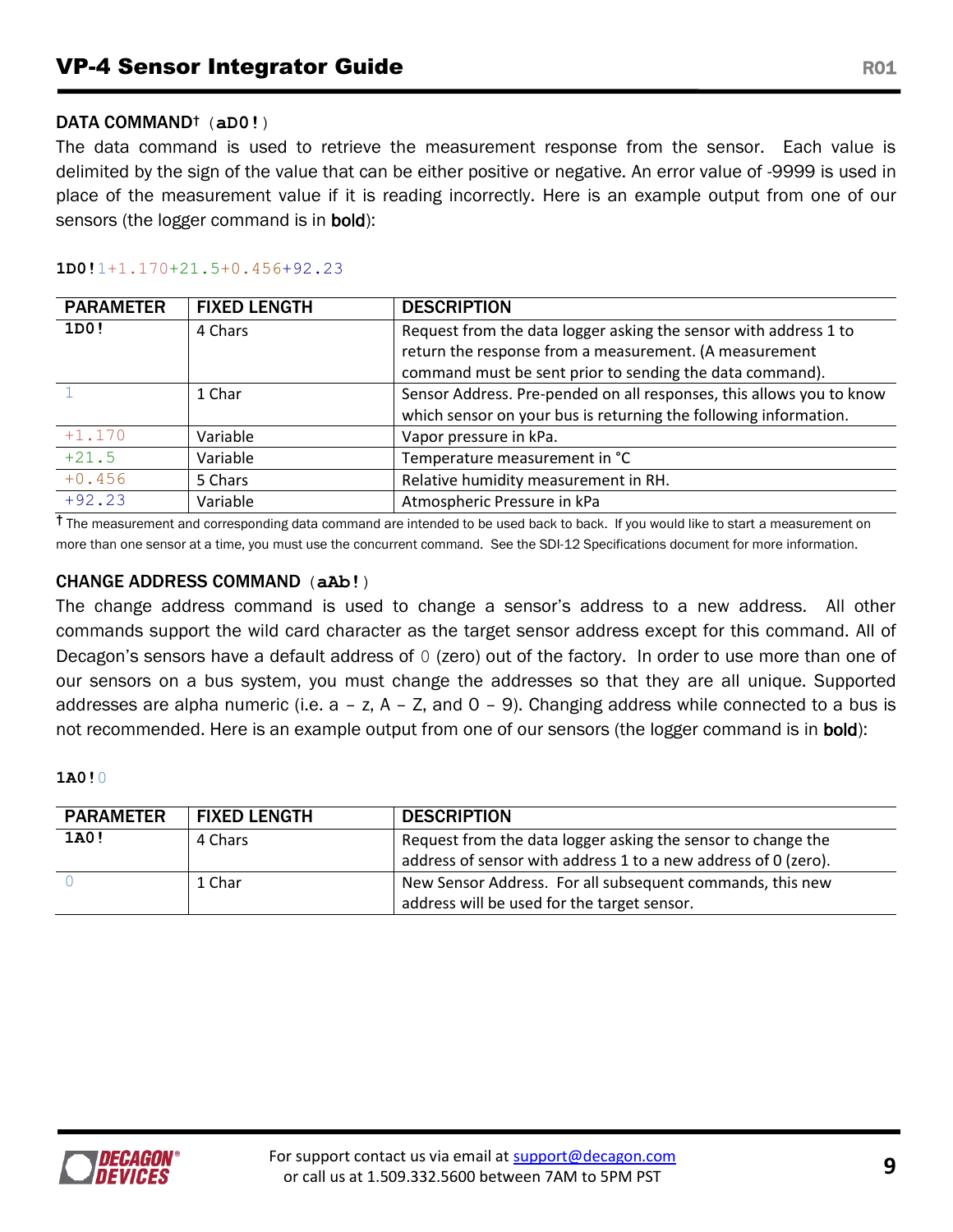## ADDRESS QUERY COMMAND (**?!**)

While disconnected from a bus, the address query command can be used to determine which sensor you are currently communicating with. Sending this command over a bus will cause a bus contention where all the sensors will respond simultaneously and corrupt the data line. This command is helpful if you are trying to isolate a failed sensor. Here is an example output from one of our sensors (the logger command is in bold):

**?!**0

| <b>PARAMETER</b> | <b>FIXED LENGTH</b> | <b>DESCRIPTION</b>                                                 |
|------------------|---------------------|--------------------------------------------------------------------|
| ?!               | 2 Chars             | Request from the data logger asking for a response from any sensor |
|                  |                     | listening on the data line.                                        |
|                  | 1 Char              | Sensor Address. Returns the sensor address to the currently        |
|                  |                     | connected sensor.                                                  |

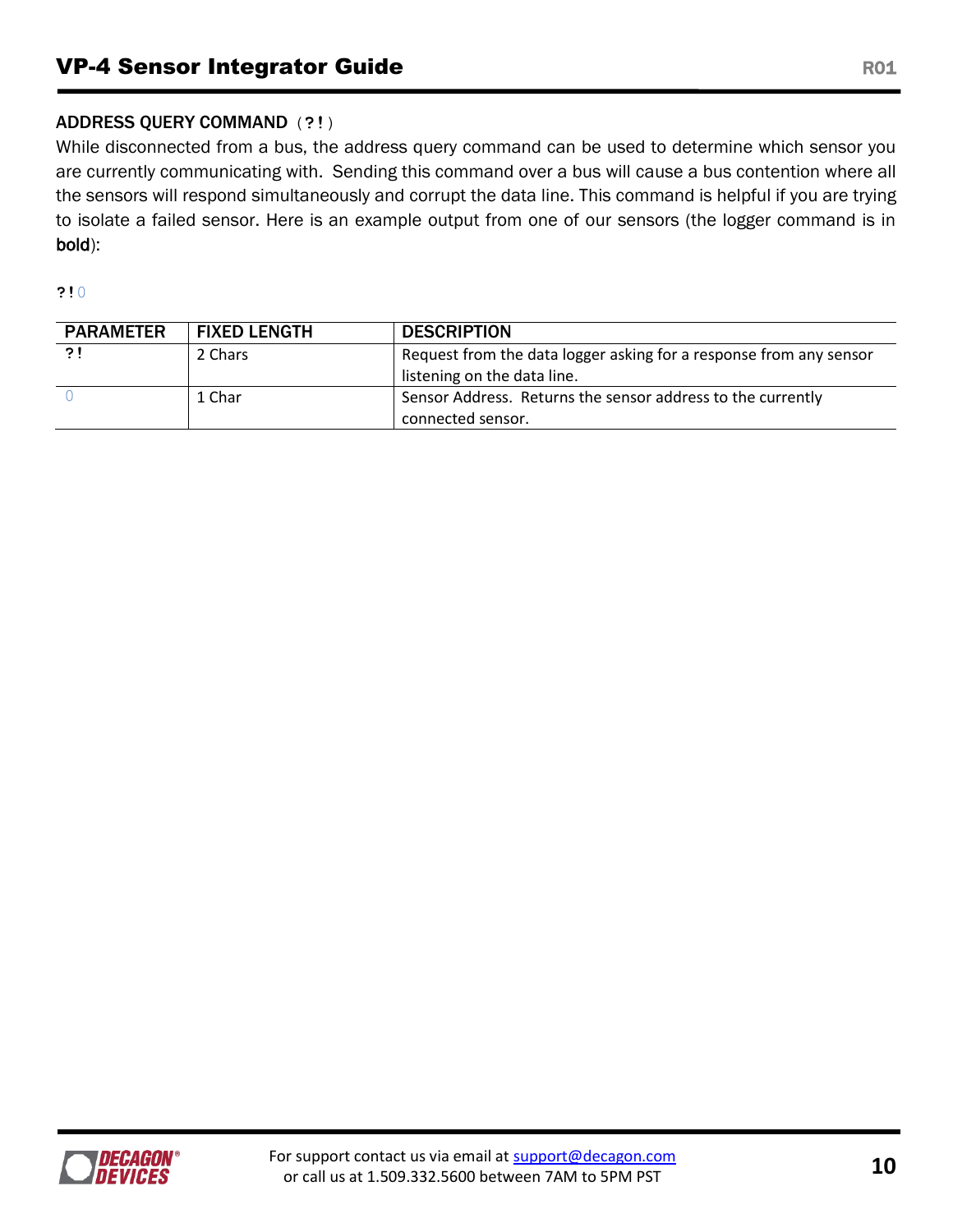## DDI-SERIAL COMMUNICATION

The DDI-Serial communications protocol is ideal for systems that have dedicated serial signaling lines for each sensor or use a multiplexer to handle multiple sensors. The serial communications are compatible with many TTL serial implementations that support active-high logic levels using 0-3.6 volts signal levels. When the sensor is first powered, it automatically makes measurements of the integrated transducers then outputs a response over the data line. Systems using this protocol control the sensor excitation to initiate data transfers from the sensor. This protocol is subject to change as Decagon improves and expands our line of digital sensors and data loggers.

NOTE: Out of the factory, all Decagon sensors are set to SDI-12 address zero and transmit the startup string when power cycled. On sensors with firmware version 3.50 and newer the start up string is omitted when the address is non-zero.

#### DDI-SERIAL TIMING

DDI-serial communication sends characters at 1200 bits per second. Each character has 1 start bit, 8 data bits (LSB first), no parity bit, and 1 stop bit. (Active high or non-inverted logic levels)



Example serial transmission of the character '9' (0x39)

Upon power up, the sensor will pull the data line high within 100 mS to indicate that the sensor is taking a reading. When the reading is complete, the sensor begins sending the serial signal out the data line. Once the data is transmitted, the sensor goes into SDI-12 communication mode. In order to get another serial signal, the sensor must be power cycled.



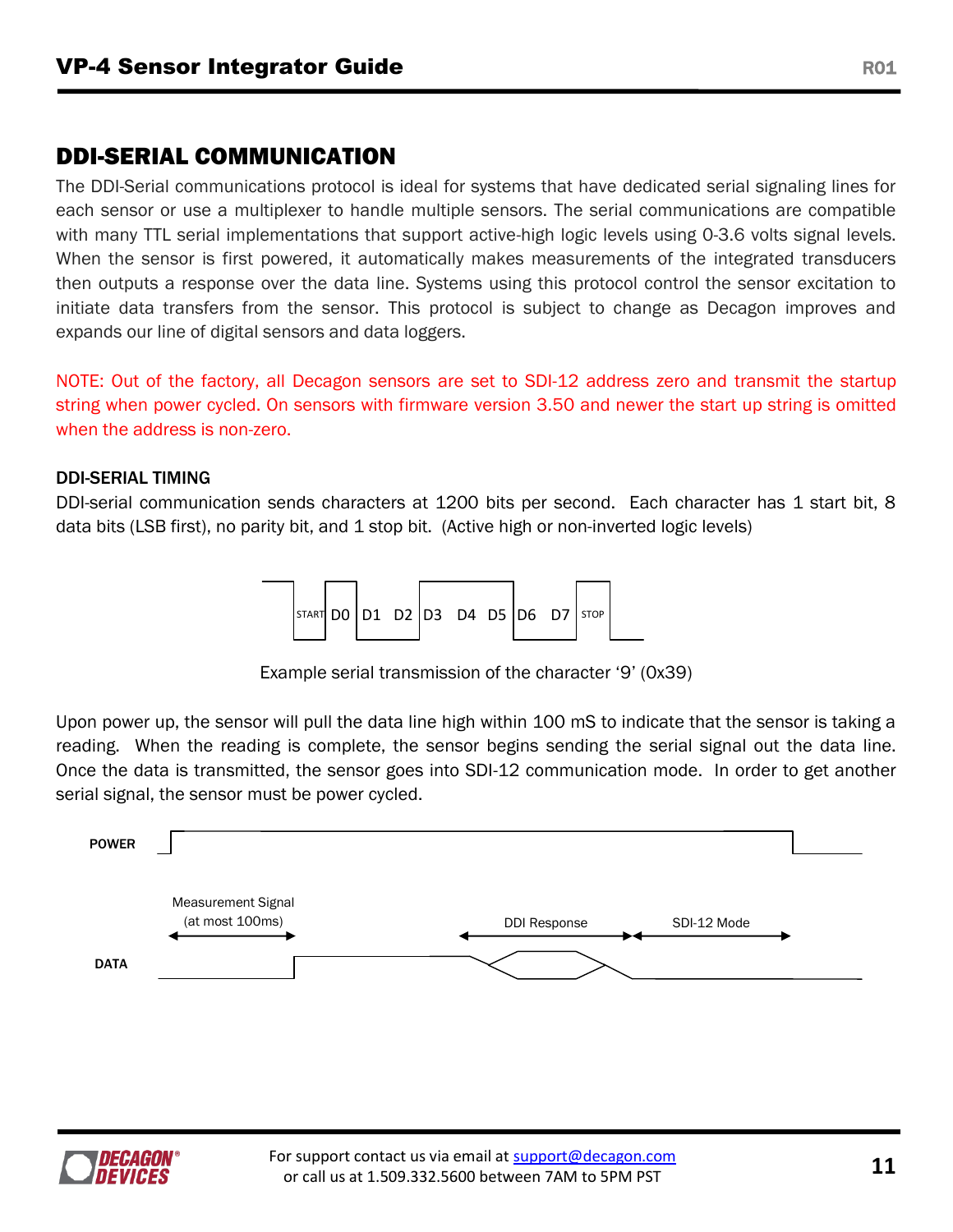## **VP-4 Sensor Integrator Guide Community Community Community Community Community Community Community Community Community R01**

NOTE: Sometimes the signaling from the sensor can confuse typical microprocessor UARTs. The sensor holds the data line low while it takes measurements. It raises the line high to signal the logger that it will send a measurement as documented above. Then the sensor may take some additional measurements before starting to clock out the first data byte starting with a typical start bit (low). Once the first start bit is sent, typical serial timing is valid; however, the signal transitions before this point are not serial signaling and may be misinterpreted by the UART.

## DDI- SERIAL RESPONSE

**Section Description**

The data string output by the sensor is in the format shown below:

#### <09>1.170 22.3 92.23<0D>f4<0D><0A>

| <b>PARAMETER</b> | <b>DESCRIPTION</b>                                                                 |
|------------------|------------------------------------------------------------------------------------|
| < 0.9            | Tab character signaling the start of the data transmission.                        |
| 1.17             | Vapor pressure $(e_a)$ in kPa.                                                     |
| 21.5             | Temperature in °C.                                                                 |
| 92.23            | Atmospheric Pressure in kPa                                                        |
| $<$ 0 D $>$      | This carriage return character signals the end of the measurement string and start |
|                  | of the meta data string.                                                           |

#### Everything below is this line is meta data:

| f                         | Sensor Type. This character is used to indicate the sensor type. f is used for VP-4 |
|---------------------------|-------------------------------------------------------------------------------------|
|                           | sensors, p is used for VP-3 sensors.                                                |
| $\overline{4}$            | Checksum. This one character checksum is used in our instruments to ensure that     |
|                           | the data transmitted are valid. The checksum is used for sections listed above:     |
|                           | $<09>1.170$ 22.3 92.23<0D>f                                                         |
|                           |                                                                                     |
|                           | See the following function for an example of how to implement the checksum          |
|                           | algorithm in C.                                                                     |
| $<\Omega$ D> $<\Omega$ A> | The carriage return and line feed are used to signal the end of the meta data       |
|                           | section and the end of the transmission.                                            |
|                           |                                                                                     |

NOTE: Relative humidity, *hr,* is not provided with the DDI-Serial response. To obtain *hr*, you can use Teten's formula where *T* is the temperature in degrees C and *e<sup>a</sup>* is the vapor pressure in kPa:

$$
hr = \frac{e_a}{0.611 \cdot \exp\left(\frac{17.502 \cdot T}{240.97 + T}\right)}
$$